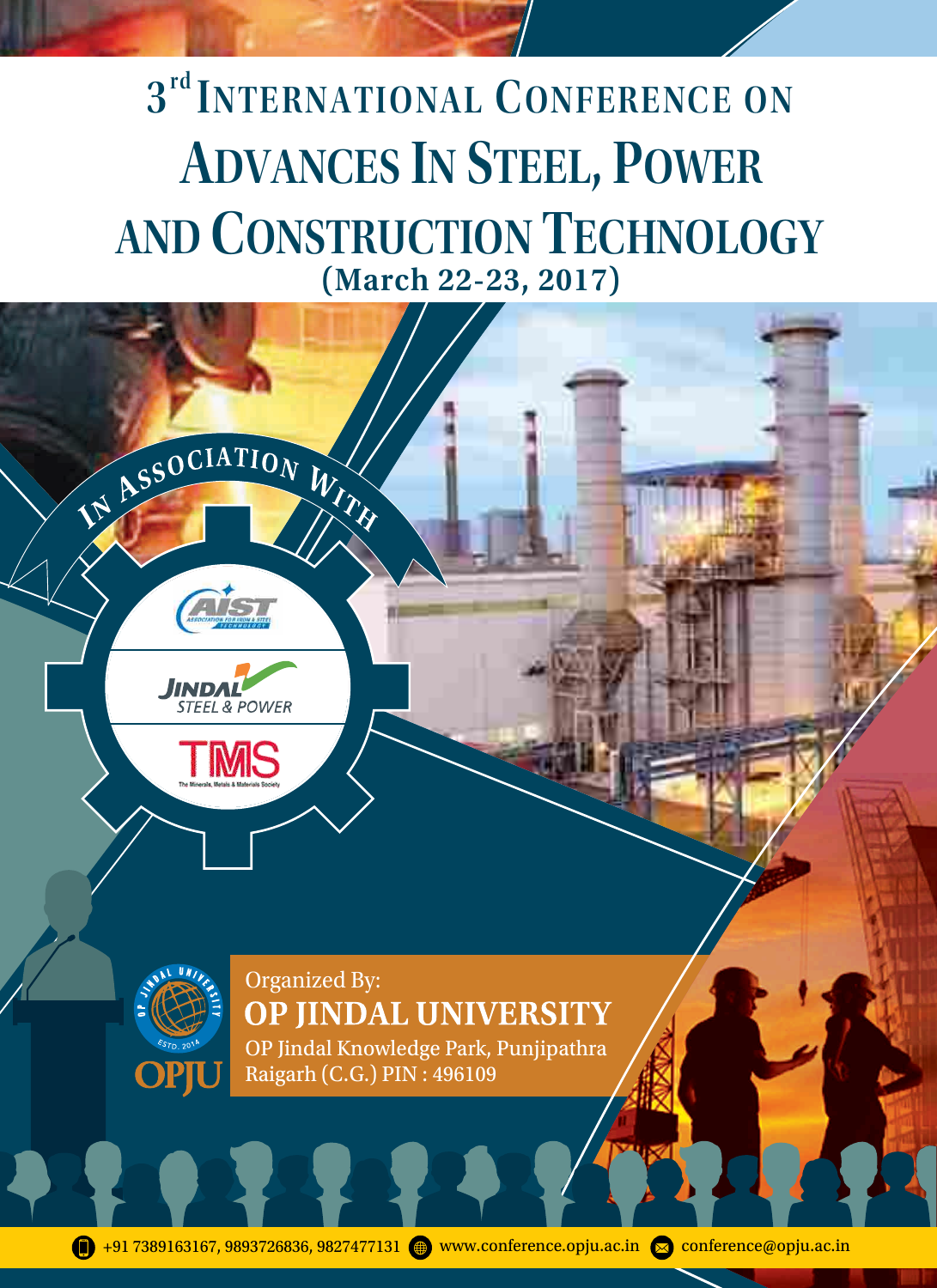### ABOUT OP JINDAL UNIVERSITY

Founded by the **Jindal Education and Welfare Society, OP Jindal University (OPJU)** was set up to bring high quality education to its students based on a world class curriculum, the latest teaching methodology and committed faculty members. The multidisciplinary university aims to develop young professionals and future leaders who will not only power growth and development in the state, but also make a mark globally. At the core of the university's philosophy and approach lies the belief that students learn best when exposed to real world situations and when nurtured through enriching interactions with practitioners and professors. OPJU believes that every student has innate potential that can be unlocked through quality teaching and mentorship.

OPJU was established by an Act of Legislature in the state assembly of Chhattisgarh in 2014. It is promoted by Jindal Steel and Power Limited, India's fastest growing STEEL & POWER Company and is an industrial conglomerate of the US \$ 15 billion Jindal Organization.

### PREAMBLE

Today's world is powered and driven by technology that is changing at a rapid rate through advancements in Research and Innovations. The productivity and quality plays a prominent role in technology implementation. At the same time sustainability that has become prime concern of the humanity needs to be kept uppermost in the minds of all those who are associated with the development and utilization of the technology. In view of the international scenario and wide domestic market conditions, India is poised to make a quantum jump in steel making , electricity production and infrastructure development.

# ABOUT THE 2<sup>nd</sup> INTERNATIONAL CONFERENCE

The second International Conference on "ADVANCES IN STEEL, POWER AND CONSTRUCTION TECHNOLOGY" was held at OP Jindal University during March 17-19, 2016 in association with Jindal Steel and Power Limited, Raigarh, India & association for Iron and Steel Technology, USA. The conference was a great success and focused on the recent advancements and emphasized the need for the study of advance technological research in steel, power and construction industries for a prosperous future.

The conference was inaugurated by the Chief Guest Mr. ashok Sethi, COO & ED, Tata Power Ltd., Mumbai and addressed by Mr. George F. Vander Voort, President Vander Voort, Counsulting L.L.C. & struers, USA; Dr. Valdiney Domingos de Oliveira- Director, metallurgy and engineering viridis.iQ GmbH, Germany; Dr. John Bustnes-Research manager, Environment and Metallurgy Swerea MEFOS, Sweden; Dr. Bin Yang-State key Laboratory for advanced Metals & materials University of science & technology, Beijing, China; Dr. Bijish Babu-Swerea MEFOS, Sweden; Mark Ferguson-Managing director (UK & Asia), PSI metal group, Germany (Broner Metals Division UK); Dr. Volodymer (Vladimir) Mamalyga-Director and owner of Pvt. Company "Electrical Mechanics", Executive Director of All-Ukrainian Public Organization "Energy Auditors & Energy Managers Supreme Council of Ukraine".

The conference was also addressed by the eminent speakers of our country such as Dr. Madhu Ranjan, Managing Director-ElringKlinger Automotive Components (India) Pvt. Ltd., Pune, India; Dr. T. Venugopalan-Chief Technology Officer and Technical Advisor to Managing Director, Tata Steel Limited , Jamshedpur; Dr. Amitava Ray-Technical Advisor (India), AIMIL Limited, New Delhi ; Mr. Arbind Kumar-Director (A)-C-MET,(DeitY, Gov. of India); Cherlapally, HCL (PO), Hyderabad; Dr. Praveen Kr. Singh-Chief Operating Officer, Monnet Ispat & Energy Limited, Raigarh; Dr. C.D. Singh-Ministry of Steel, Chair Professor, BIT sindri, Jharkhand; Dr. Ashok kr. Vaish-Ministry of Chair Professor, The MS University of Baroda, Vadodra, Gujrat ; Dr. S.K. Dutta-Prof. & Head, Metallurgical & materials Engineering Department, The M.S. University of Baroda; Dr. Ajay Shukla- Professor, Department of Metallurgical and Materials Engineering, IIT Chennai.

## AIMS & OBJECTIVES

The 3 $^{\rm rd}$  International conference aims at bringing together academicians, researchers, industrialists and other stake holders across the world on a common platform to present their findings related to research and development in the areas of steel, power and construction technologies. The objective is to help the participants to redefine their goals, if necessary, in order to meet the challenges and to discover new horizons of research and development. The Conference would focus on the recent advancements as well as future outlook in steel, power and construction technology. It will provide an opportunity to the participants to interact with the experts of these areas who will be developing the keynote address and joining the panel discussions during the Conference.

The conference will commence with an introductory keynote session, plenary sessions, workshops and symposium after which technical sessions will be held for deliberations on various heads with their predetermined themes and sub-themes on the basis of research papers submitted. The concluding valedictory session for the conference will have the chairperson, reporting to the assembly the details of the discussions that took place in their respective groups.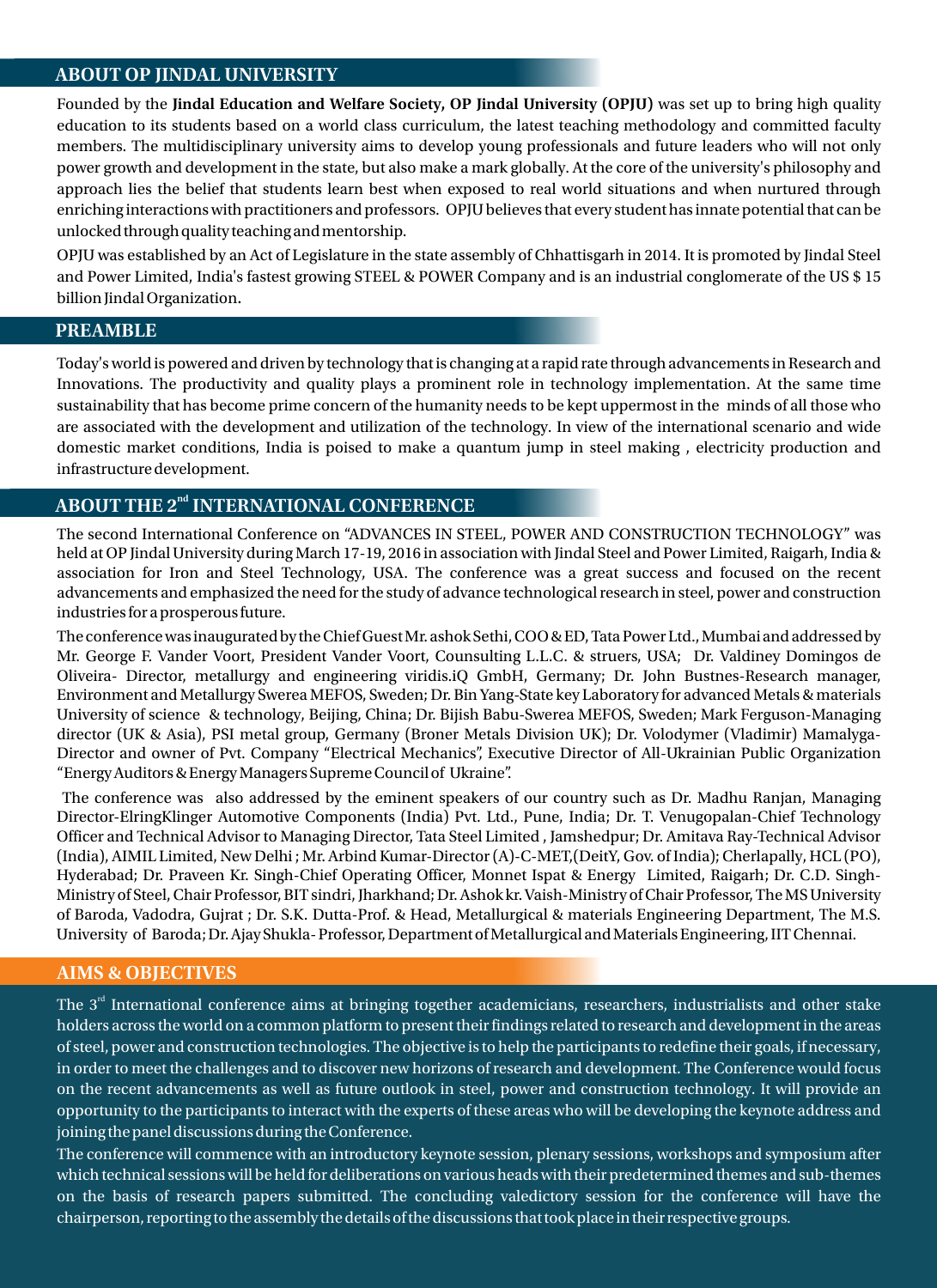#### PARTICIPATION

OP Jindal University's 3<sup>rd</sup> International Conference on "Advances in Steel, Power and Construction Technology" from **March 22<sup>nd</sup>** - 23<sup>rd</sup>, 2017 is open to all academicians, industry personnel and executives, policy makers, consultants, scholars, social workers and research & development community concern with construction, power and steel industries.

| <b>REGISTRATION FEE</b>                   |                          |                |  |                                                                                                                                         |  |
|-------------------------------------------|--------------------------|----------------|--|-----------------------------------------------------------------------------------------------------------------------------------------|--|
|                                           | <b>INDIA</b>             | <b>ABROAD</b>  |  | Registration fee is to be deposited into:<br>A/C No.: 34368061214                                                                       |  |
| <b>Faculty members &amp; Academicians</b> | ₹ 2500                   | <b>USD 200</b> |  | IFSC Code: SBIN0012145                                                                                                                  |  |
| <b>Scholars &amp; Students</b>            | रें 1000                 | <b>USD 100</b> |  | A/C Name: O.P. Jindal University<br>Bank Name: State Bank of India (SBI)<br>Branch Code: 12145<br>Branch: SBI, Gerwani, Raigarh, INDIA. |  |
| <b>Industry Personnel</b>                 | ₹ 6000                   | <b>USD 300</b> |  |                                                                                                                                         |  |
| <b>IMPORTANT DATES</b>                    |                          |                |  |                                                                                                                                         |  |
|                                           |                          |                |  | <b>SUBMISSION GUIDELINES</b>                                                                                                            |  |
| <b>Submission of extended abstracts</b>   | <b>December 20, 2016</b> |                |  | ICASPCT-2017 is using easychair for                                                                                                     |  |
| <b>Confirmation of acceptance</b>         | <b>December 30, 2016</b> |                |  | submission of abstract and papers. For                                                                                                  |  |
| <b>Submission of full length papers</b>   | <b>January 15, 2017</b>  |                |  | more details please visit conference                                                                                                    |  |
| <b>Early bird registration</b>            | <b>January 15, 2017</b>  |                |  | we b site:<br>www.conference.opju.ac.in                                                                                                 |  |
| Last date for registration                | <b>January 30, 2017</b>  |                |  | CONFERENCE VENUE : Raipur (Chhattisgarh), India.                                                                                        |  |

# KEY THRUST AREAS

#### **TRACK I - THEME**

- $\triangleright$  Technological Developments and Eco-Systems
- $\triangleright$  Green Technology
- $\triangleright$  Innovations for Sustainable Development
- $\triangleright$  Quality Assurance in Technological Outputs
- $\triangleright$  Growth for Sustainability
- $\triangleright$  Planning for Sustenance
- $\triangleright$  Technology for Inclusive Growth
- Ø Environment and Sustainability
- $\triangleright$  Any Other Related Areas

#### **TRACK II - STEEL TECHNOLOGY**

- Ø Recent Developments in Metallurgical Processes
- Ø Advanced Engineering Materials and Applications
- Ø Modeling and Simulation of Materials and Devices in Steel Industry
- Ø Control and Instrumentation in Steel Industry
- Steel Microstructures, Properties and Characterization
- Ø Nano-Technology
- $\triangleright$  Coating and Surface Engineering in Metallurgical Industry
- Ø Coke Making, Sintering and Iron Making
- Ø New Iron and Steel Making Processes
- $\triangleright$  Any Other Related Areas

# **TRACK III - POWER TECHNOLOGY**

- Ø Recent Developments in Power Technology
- $\triangleright$  Electromagnetic Compatibility and Mitigation of Electromagnetic Interferences
- Ø Power System Modeling, Simulation and Analysis
- Ø Power System Stability, Dynamics and Control
- Ø Power Quality and Demand Size Management
- Ø Power Electronics and Drives
- Distribution Generation and Micro Grid Operation
- Ø Power System Optimization Techniques
- $\triangleright$  Renewable Energy Management
- Ø Soft Computing Applications in Power System
- $\triangleright$  High Voltage Engineering and Insulation Coordination
- Ø Power System Protection and Digital Relaying
- $\triangleright$  Waste heat recovery systems in power plant.
- Ø Coal fired plants- life extension techniques.
- $\triangleright$  Energy Storage Devices: Large capacity power storage technology
- Ø Combustion modeling and technologies for utilizing unburnt carbon in ash.
- $\triangleright$  Design and development of last stage steam turbine blades.
- Numerical flow simulation in power plants using Computational Fluid Dynamics (CFD) or other software.
- Turbine modernization to increase efficiency of power generation.
- Ø Advanced NDT Inspection technologies in Power Engineering.
- $\triangleright$  Any Other Related Areas

# **TRACK IV- CONSTRUCTION TECHNOLOGY**

- Ø Recent Developments in Construction Technology
- $\triangleright$  Smart Materials and Structures
- $\triangleright$  Constructional Safety Management
- GIS and Remote Sensing in Construction
- Ø Repair Using Modern Materials & Technologies
- $\triangleright$  Construction Engineering System
- $\triangleright$  Seismic Retrofitting & Rehabilitation of Bridges
- Rehabilitation and Resettlement
- $\triangleright$  Super Plasticisers for Ready Mix Concrete Plants
- $\triangleright$  Applications of Structural Engg.
- $\triangleright$  Disaster mitigation measures in recent construction tech.
- Ø Any Other Related Areas